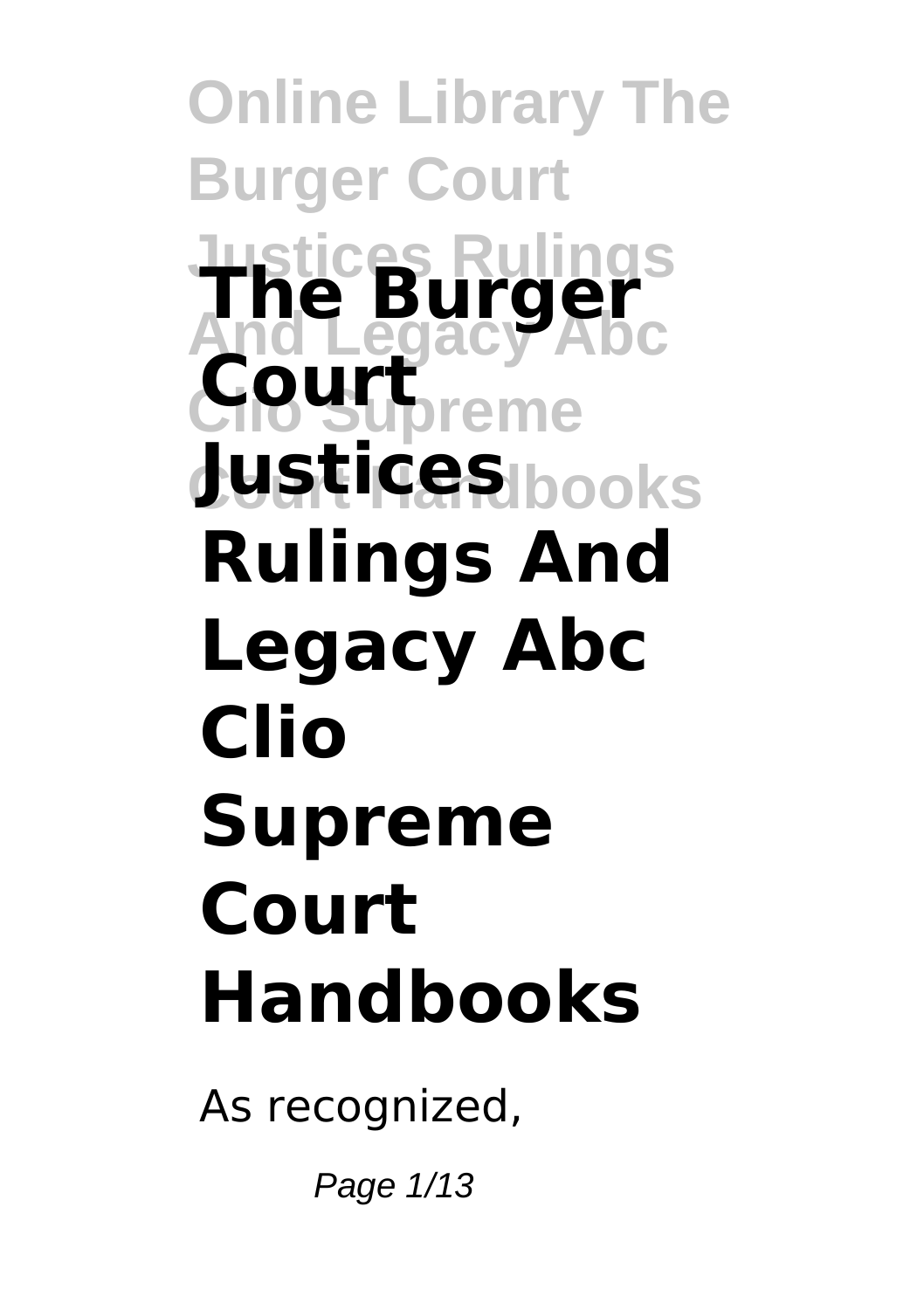adventure as with ease **as experience virtually lesson, amusement, as**<br>Canably as treaty can **Gegotten by just oks** capably as treaty can checking out a books **the burger court justices rulings and legacy abc clio supreme court handbooks** after that it is not directly done, you could receive even more in this area this life, approaching the world.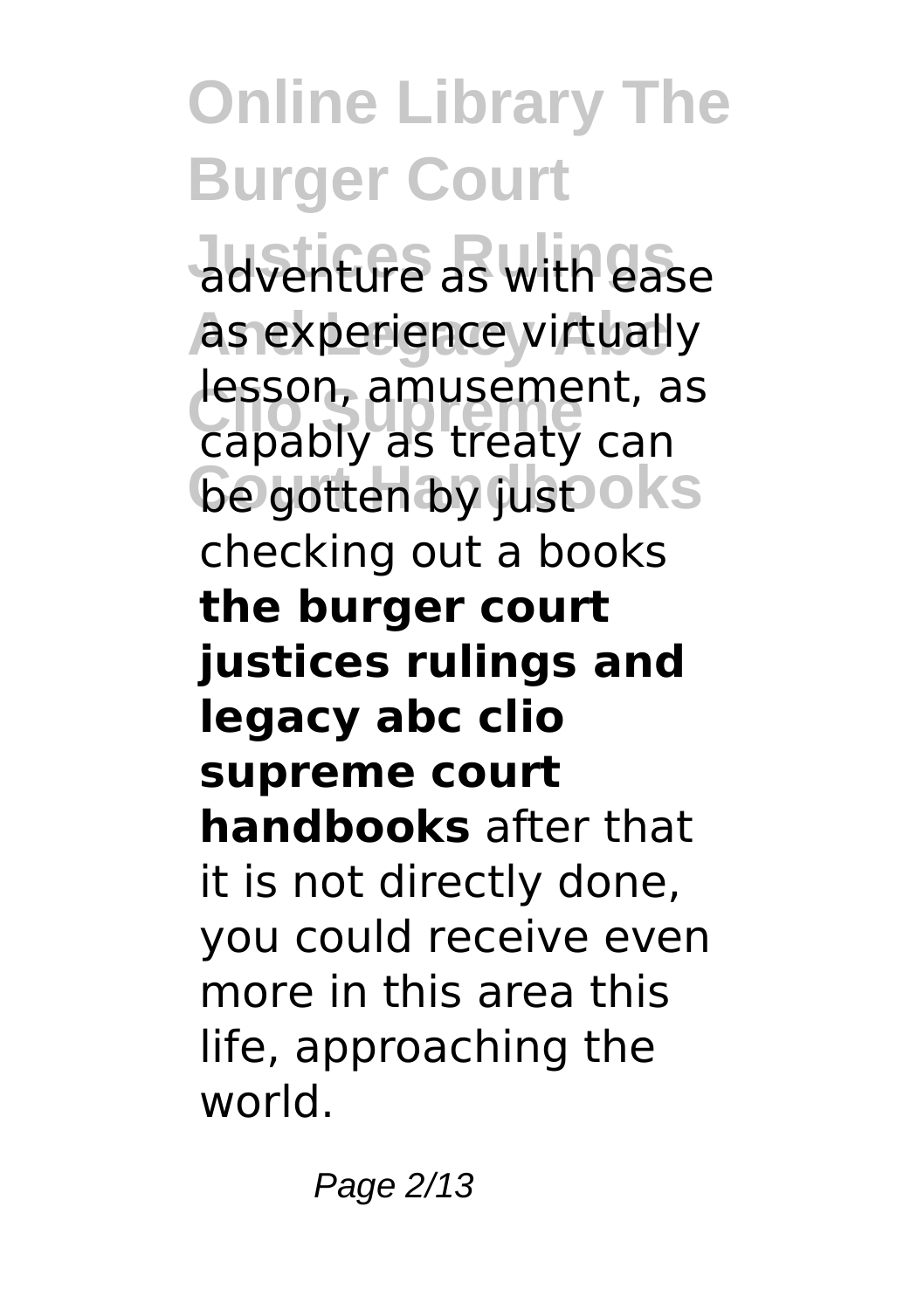**Online Library The Burger Court** We find the money for you this proper as c **Clio Supreme** exaggeration to get those all. We provide<sup>s</sup> competently as simple the burger court justices rulings and legacy abc clio supreme court handbooks and numerous ebook collections from fictions to scientific research in any way. along with them is this the burger court justices rulings and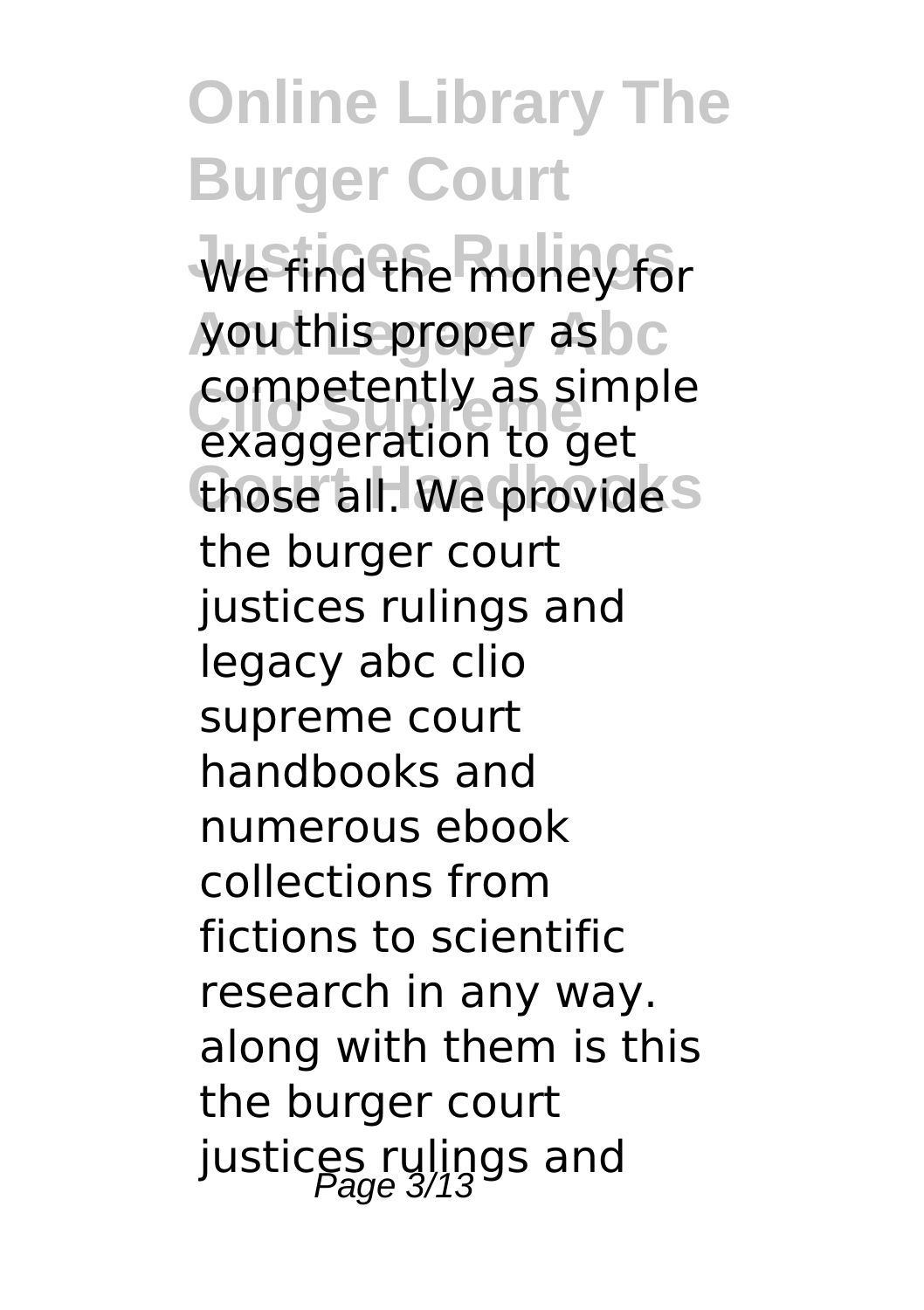**Jegacy abc cliolings** supreme court<sup>/</sup> Abc handbooks that can be<br>Vollt partner **Court Handbooks** your partner.

You won't find fiction here – like Wikipedia, Wikibooks is devoted entirely to the sharing of knowledge.

#### **The Burger Court Justices Rulings**

The Burger Court was the period in the history of the Supreme Court of the United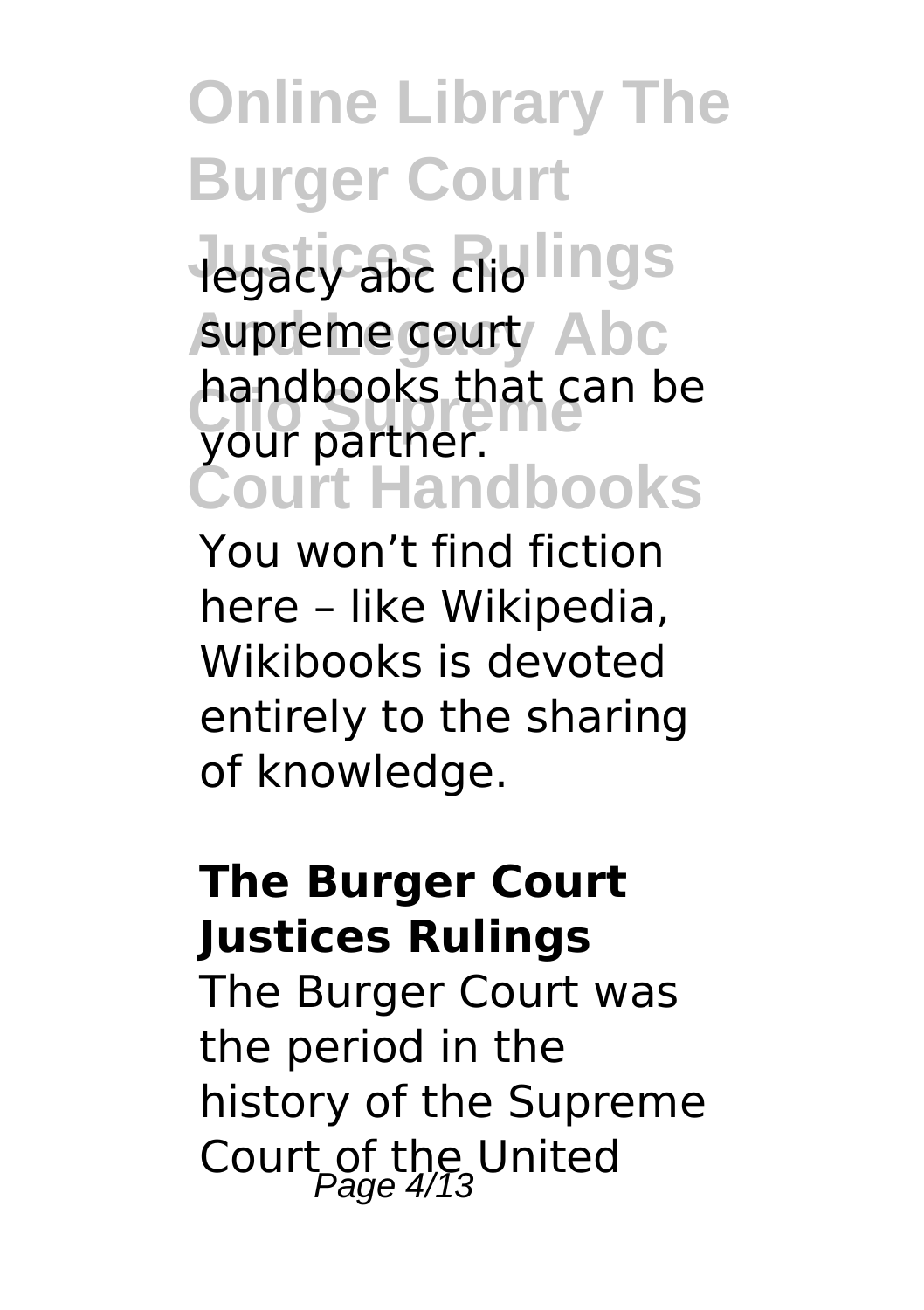**States from 1969 to S And Legacy Abc** 1986, when Warren **Clio Supreme** Justice of the United **States.BurgerIbooks** Burger served as Chief succeeded Earl Warren as Chief Justice after the latter's retirement, and Burger served as Chief Justice until his retirement, at which point William Rehnquist was nominated and confirmed as Burger's replacement.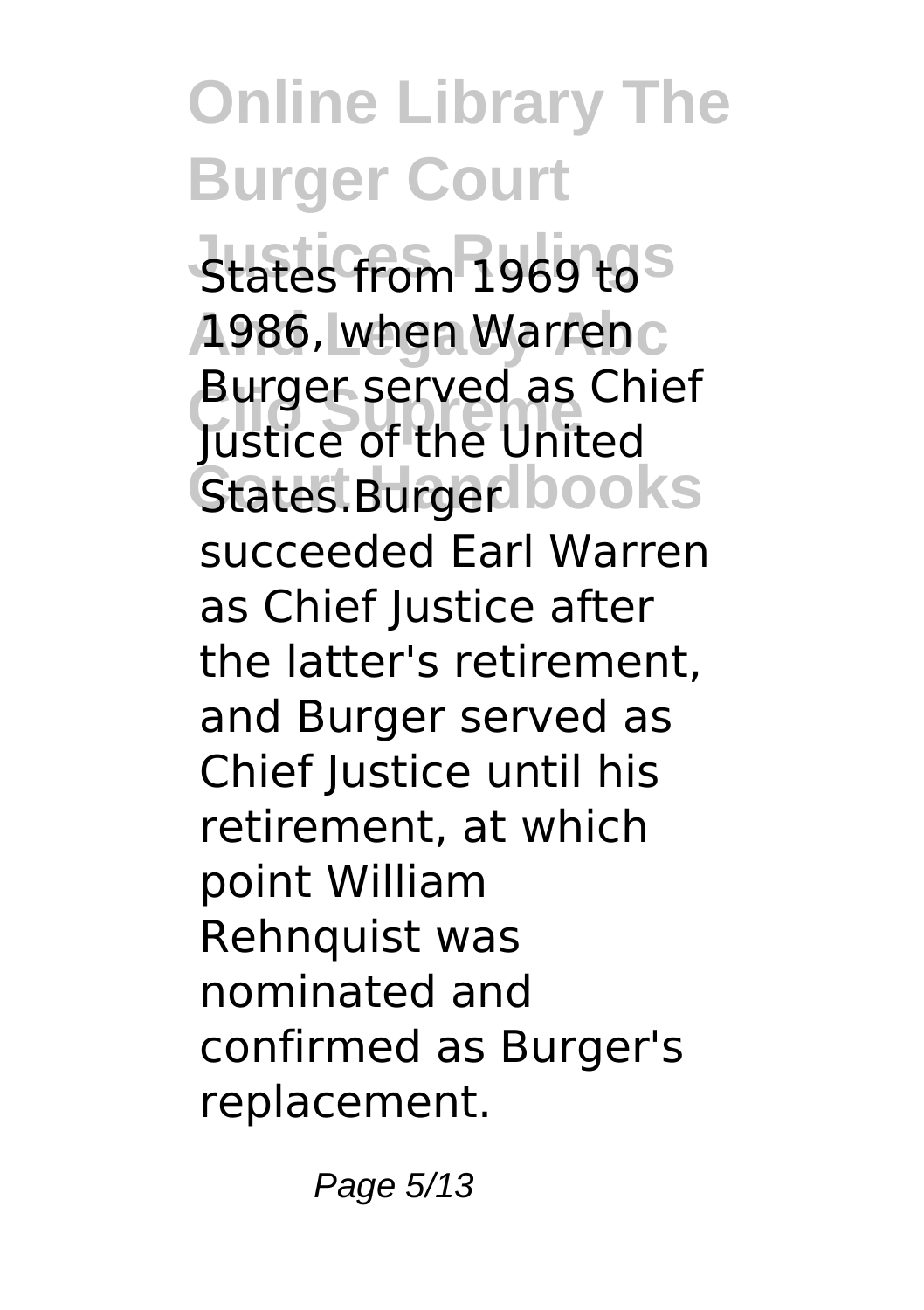**Online Library The Burger Court Burger Court Lings** *M***ikipedia<code>acy Abc</code> Chief Justice Waffer**<br>Burger and Justices Lewis F. Powell, William Chief Justice Warren E. Rehnquist, and Harry Blackmun dissented. Many of the dissents hinged on whether or not the Supreme Court should even be addressing the constitutionality of the death penalty.

### **Furman v. Georgia: Supreme Court Case,**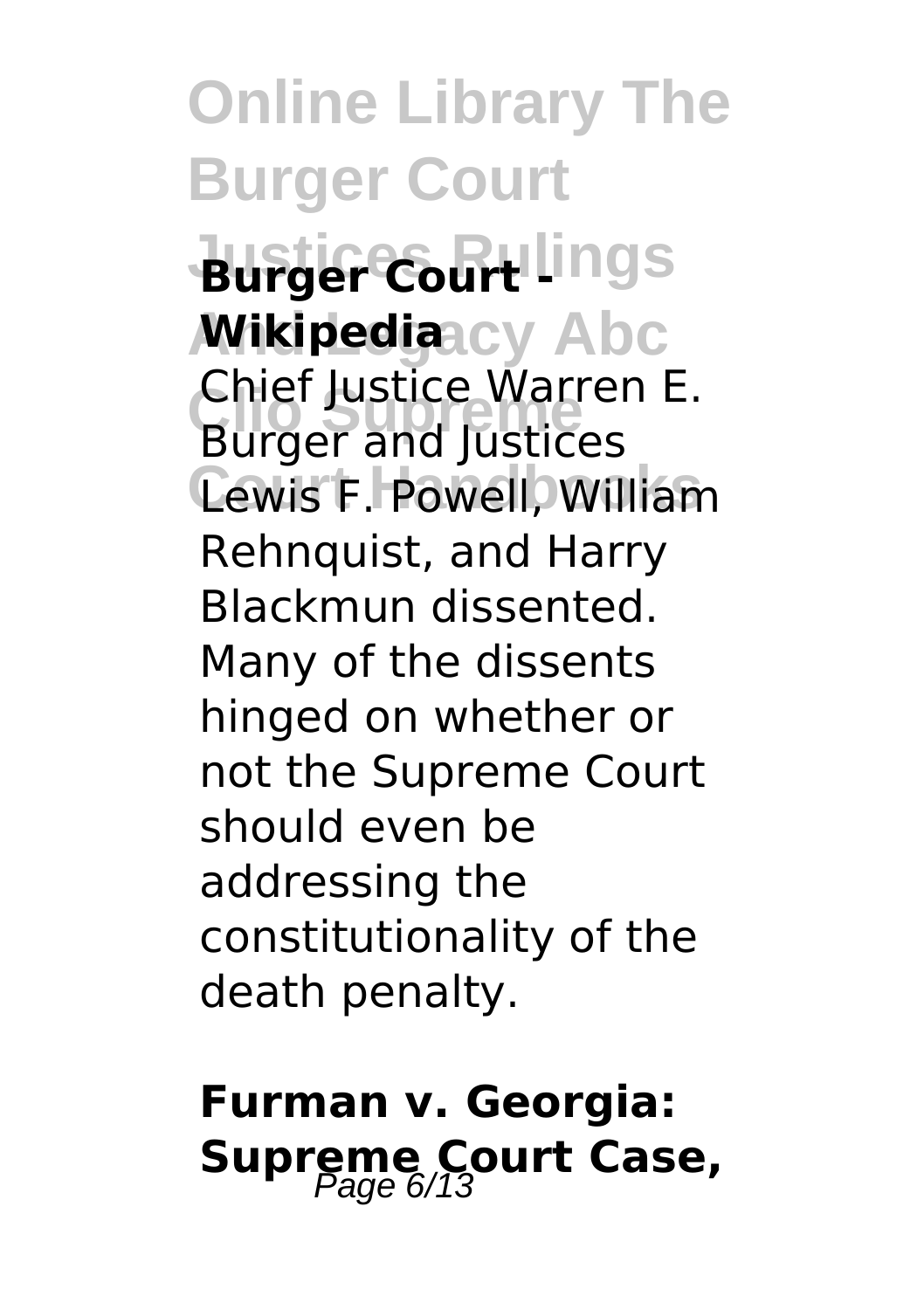**Justices Rulings Arguments, Impact And Legacy Abc** The Warren Court was **Clio Supreme** October 5, 1953, to **June 23, 1969, durings** the period from which Earl Warren served as chief justice of the Supreme Court of the United States. Along with the Marshall Court of Chief Iustice John Marshall from 1801 to 1835, the Warren Court is remembered as one of the two most impactful periods in American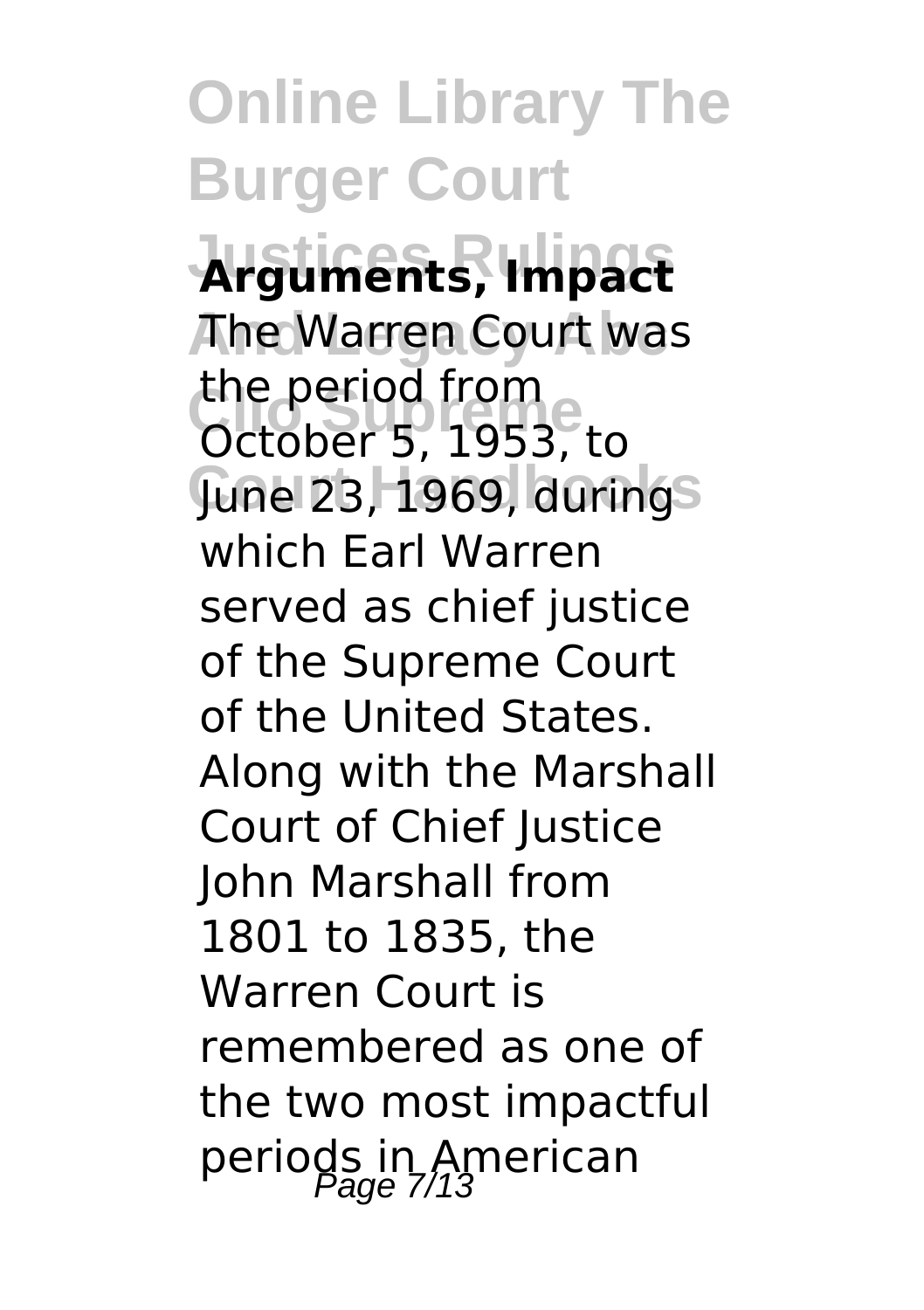**Justitutional law.gs And Legacy Abc** Unlike any court before **Clio Supreme** or since, the Warren ...

### **The Warren Court:** S **Its Impact and Importance - ThoughtCo**

The Supreme Court of the United States is the highest judicial body in the country and leads the judicial branch of the federal government. It is often referred to by the acronym SCOTUS.. The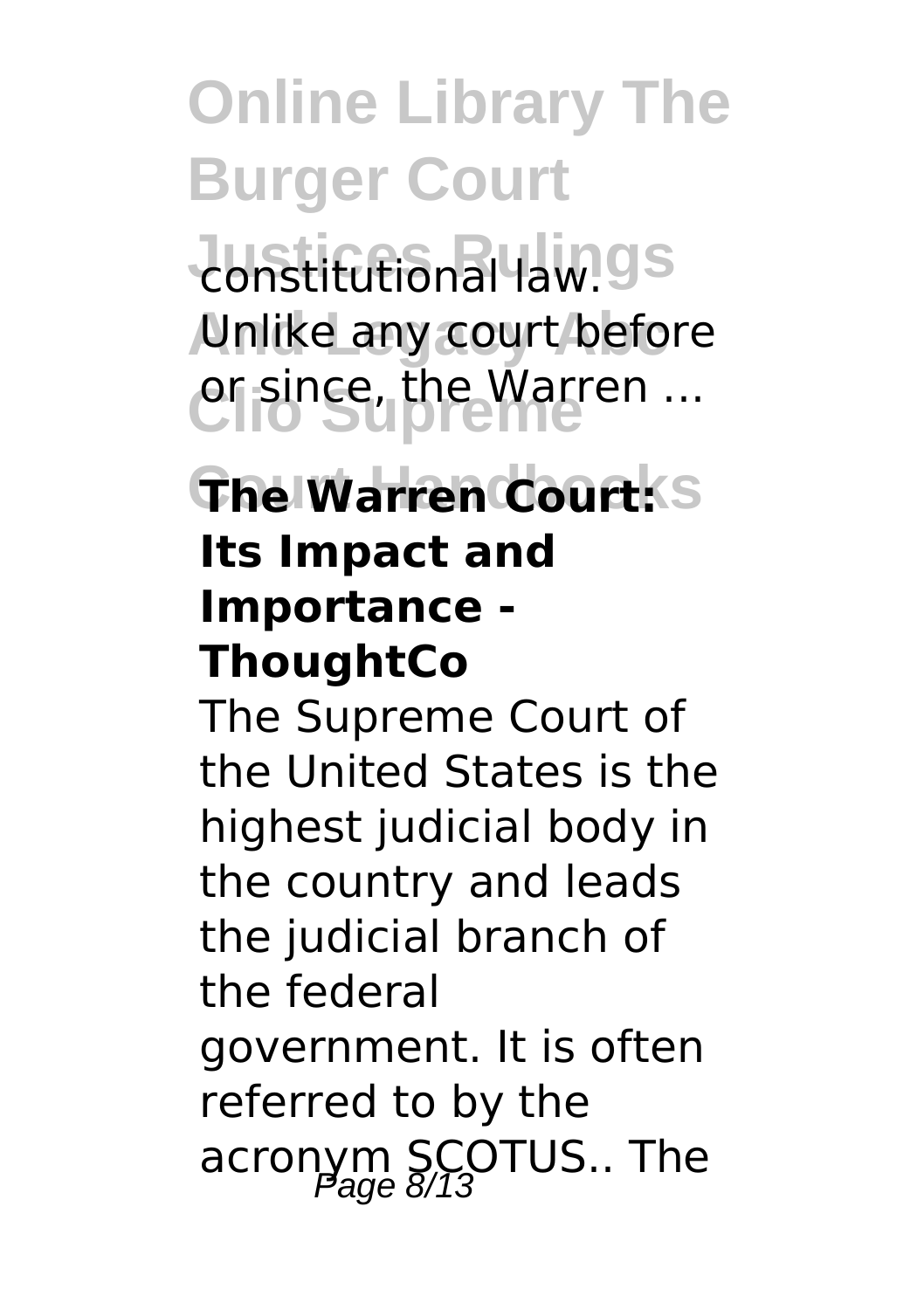Supreme Court began hearing cases for the **Clio Supreme** 2020. The court's **yearly term begins on** term on October 5, the first Monday in October and lasts until the first Monday in October the following year.

### **Supreme Court cases, October term 2020-2021 - Ballotpedia** Burger Brothers; Tracing Route 66 ...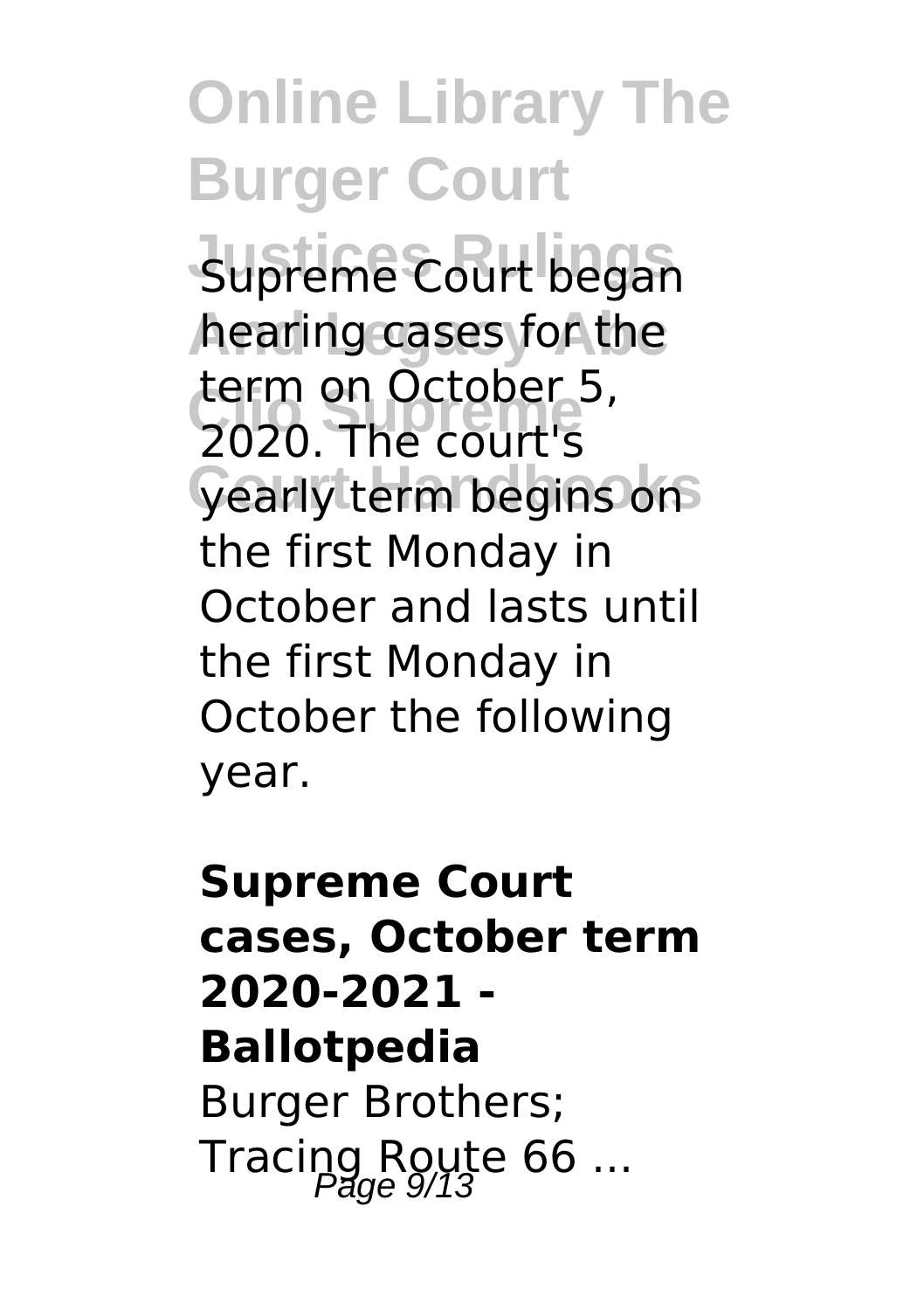**Online Library The Burger Court Justices Rulings** The court's three *Aiberal justices said* that reversing Roe and<br>Casey would Significantly damage<sup>S</sup> Casey would the court's own legitimacy. ... In its earlier rulings ...

#### **Justices signal they'll OK new abortion limits, may toss ...**

The court has yet to rule on the Texas law, and the justices have refused to put it on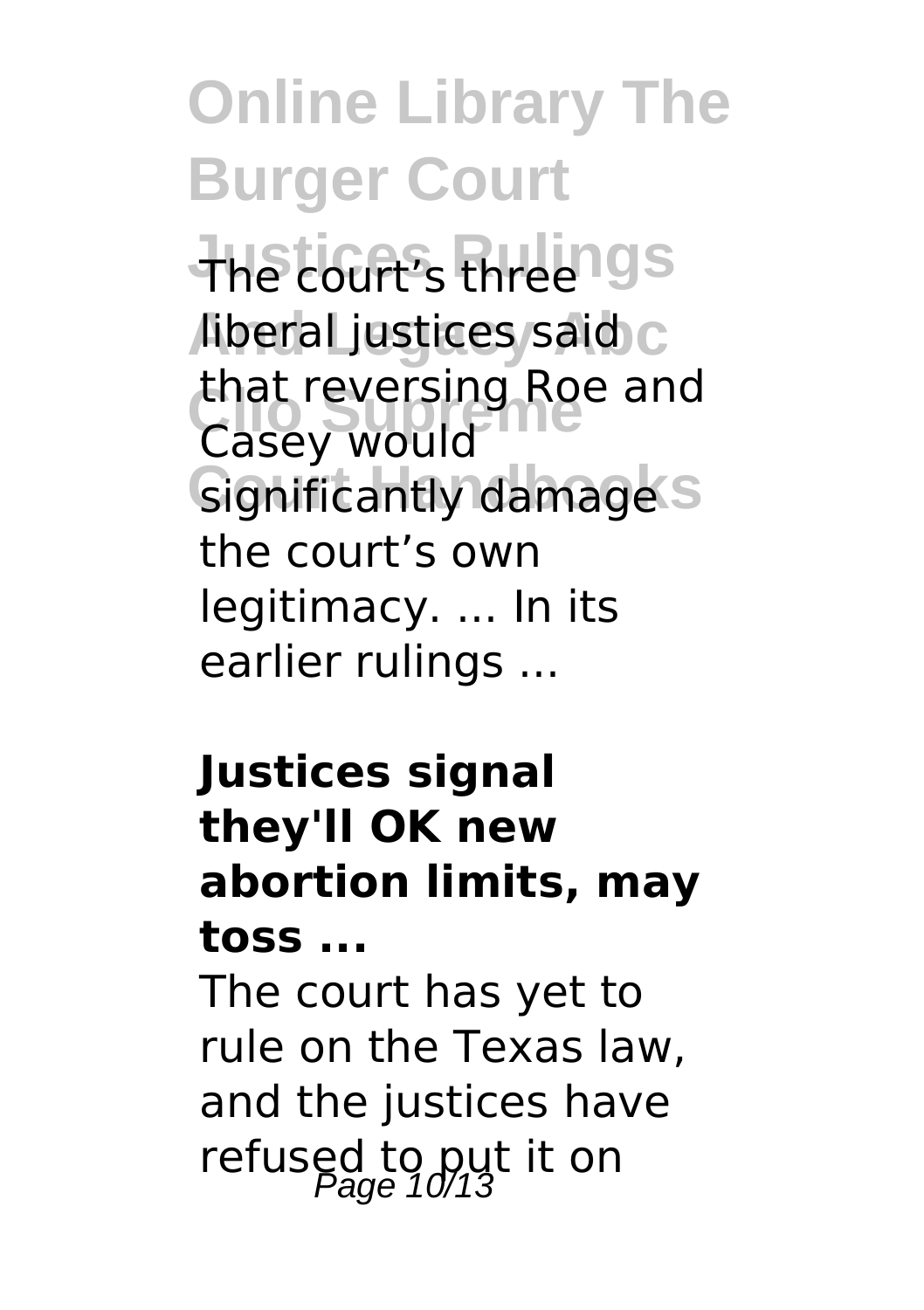hold while the matter is under legal review. The **MISSISSIPPI Case poses**<br>questions more central Court Handbooks Mississippi case poses

### **With Roe in question, justices dig into private debate ...**

The Supreme Court of the United States is the highest judicial body in the country and leads the judicial branch of the federal government. It is often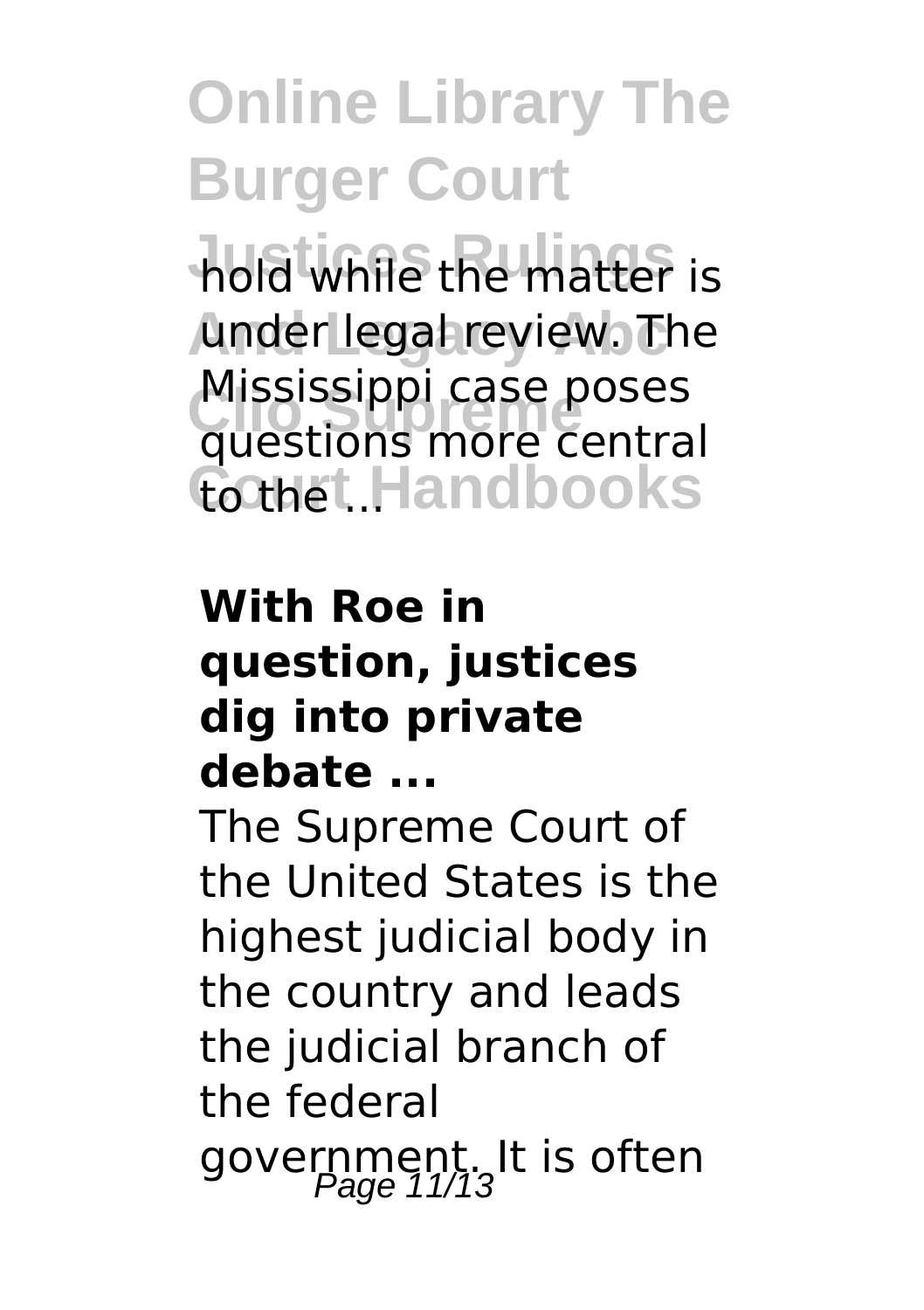**Justices Rulings** referred to by the **And Legacy Abc** acronym SCOTUS.. The **Clio Supreme** hearing cases for the term on October 4, Ks Supreme Court began 2021. The court's yearly term begins on the first Monday in October and lasts until the first Monday in October the following year.

Copyright code: [d41d8cd98f00b204e98](/sitemap.xml)